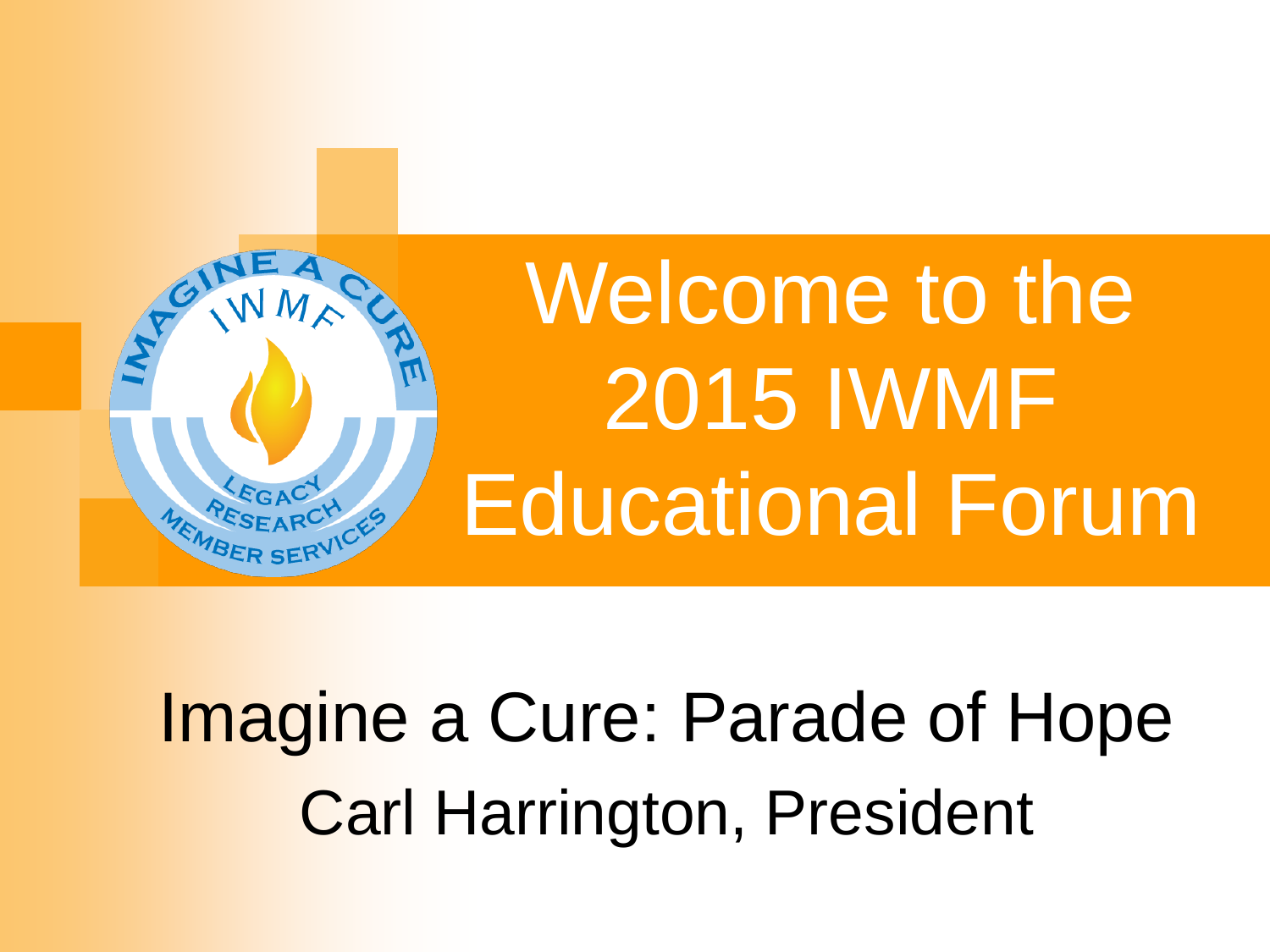

### I Love a Parade Cartoon

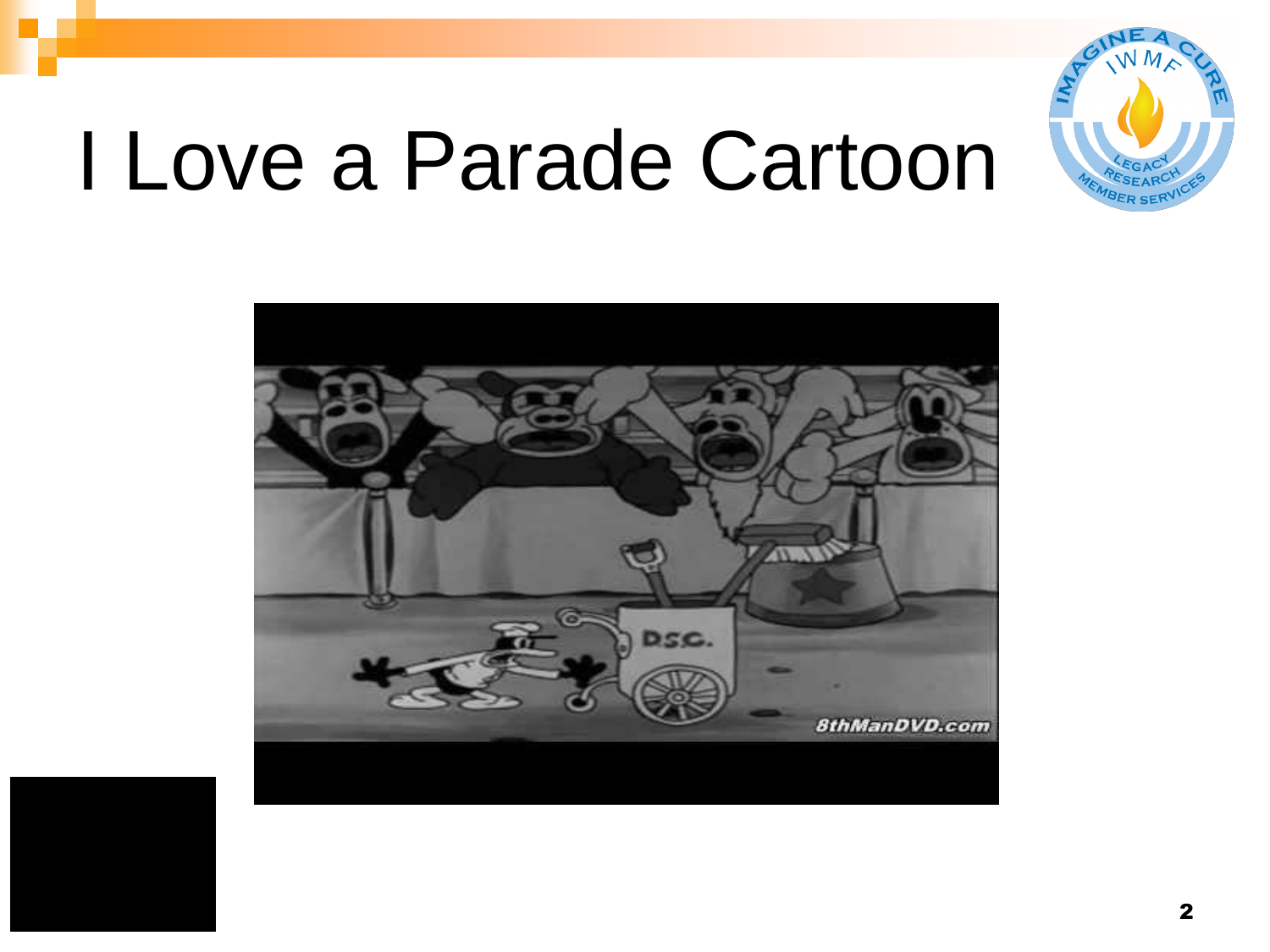

#### Resting South High Bulldog

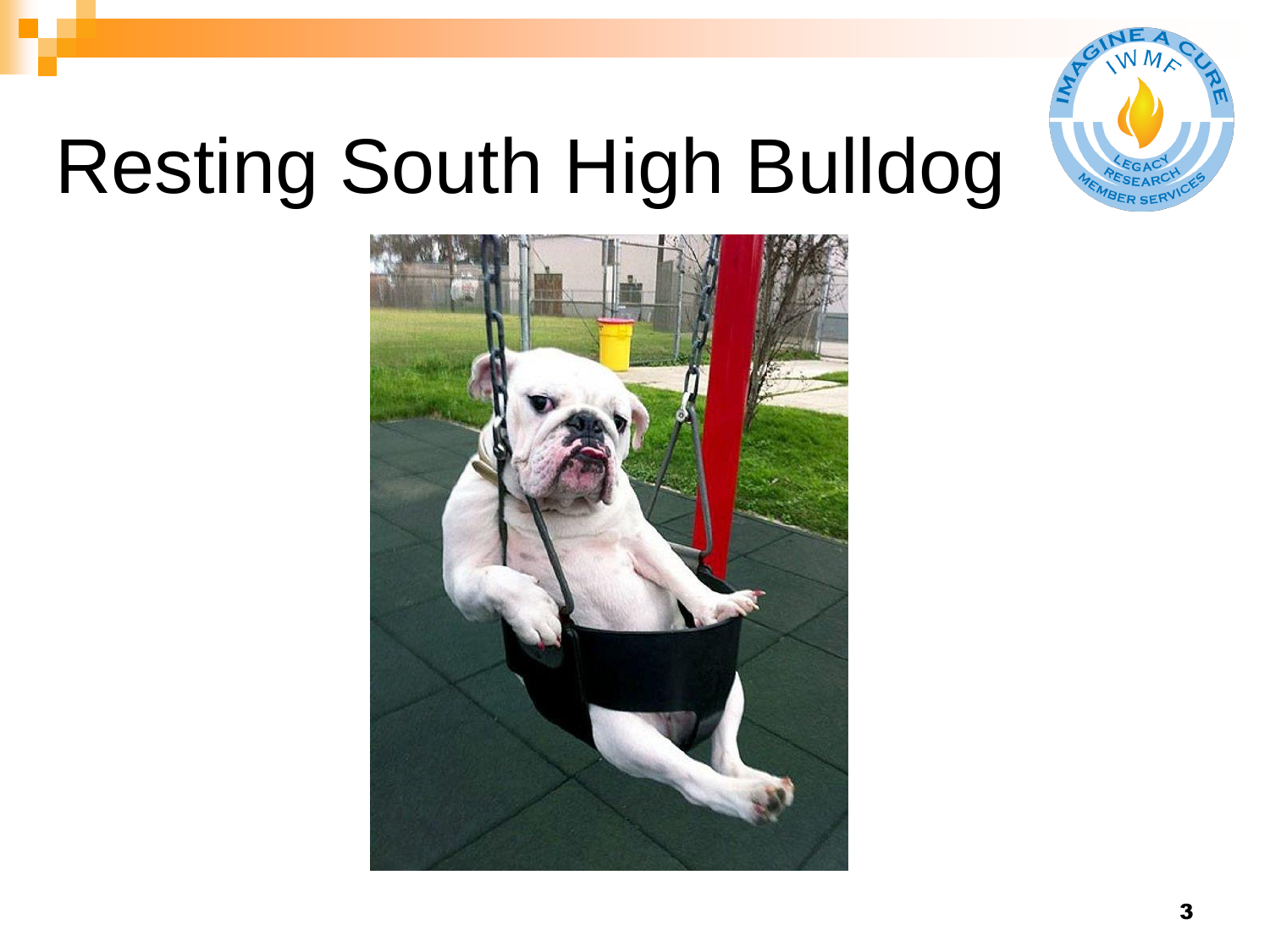

### Decoration Day



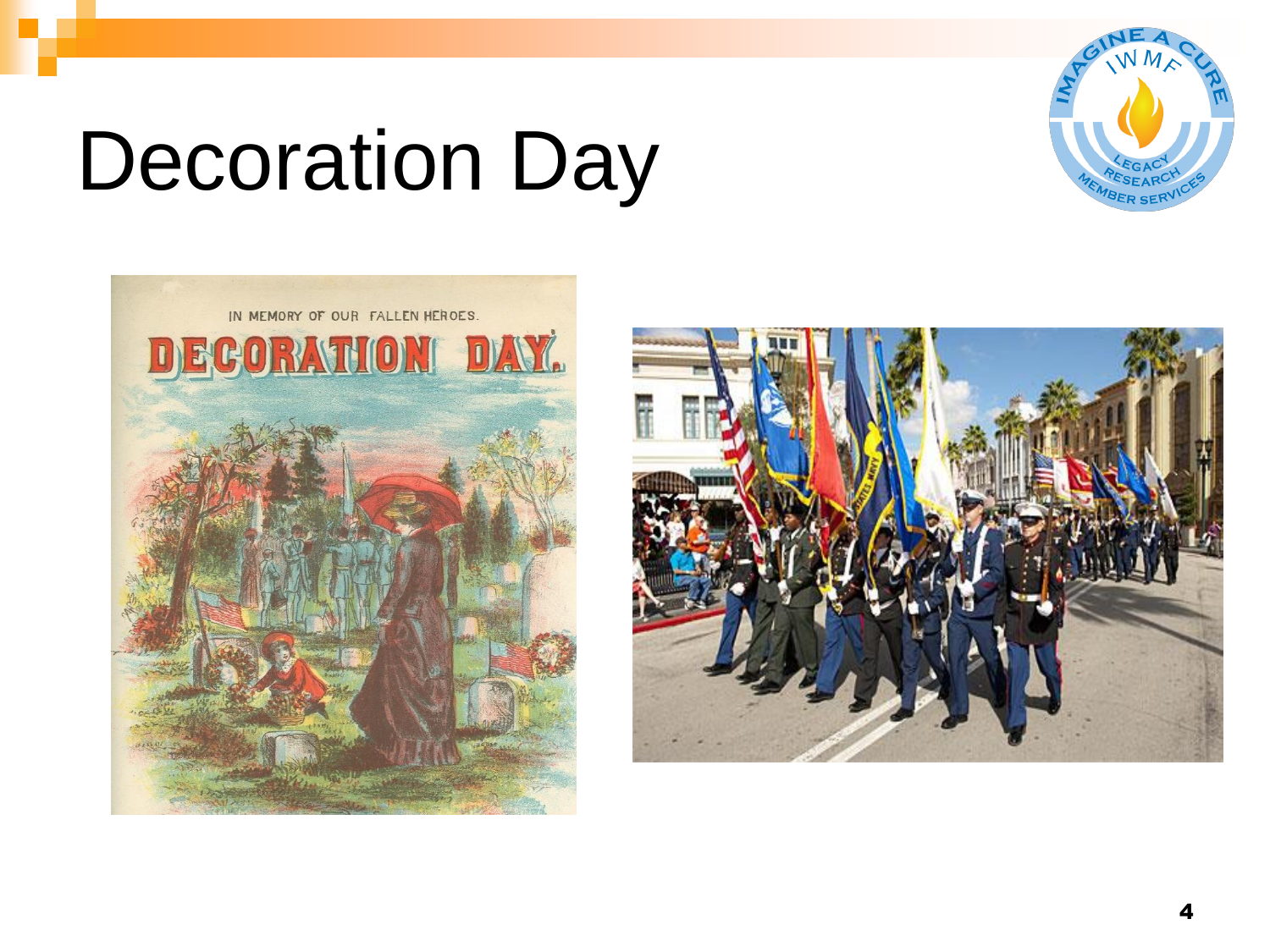

#### Thank you!

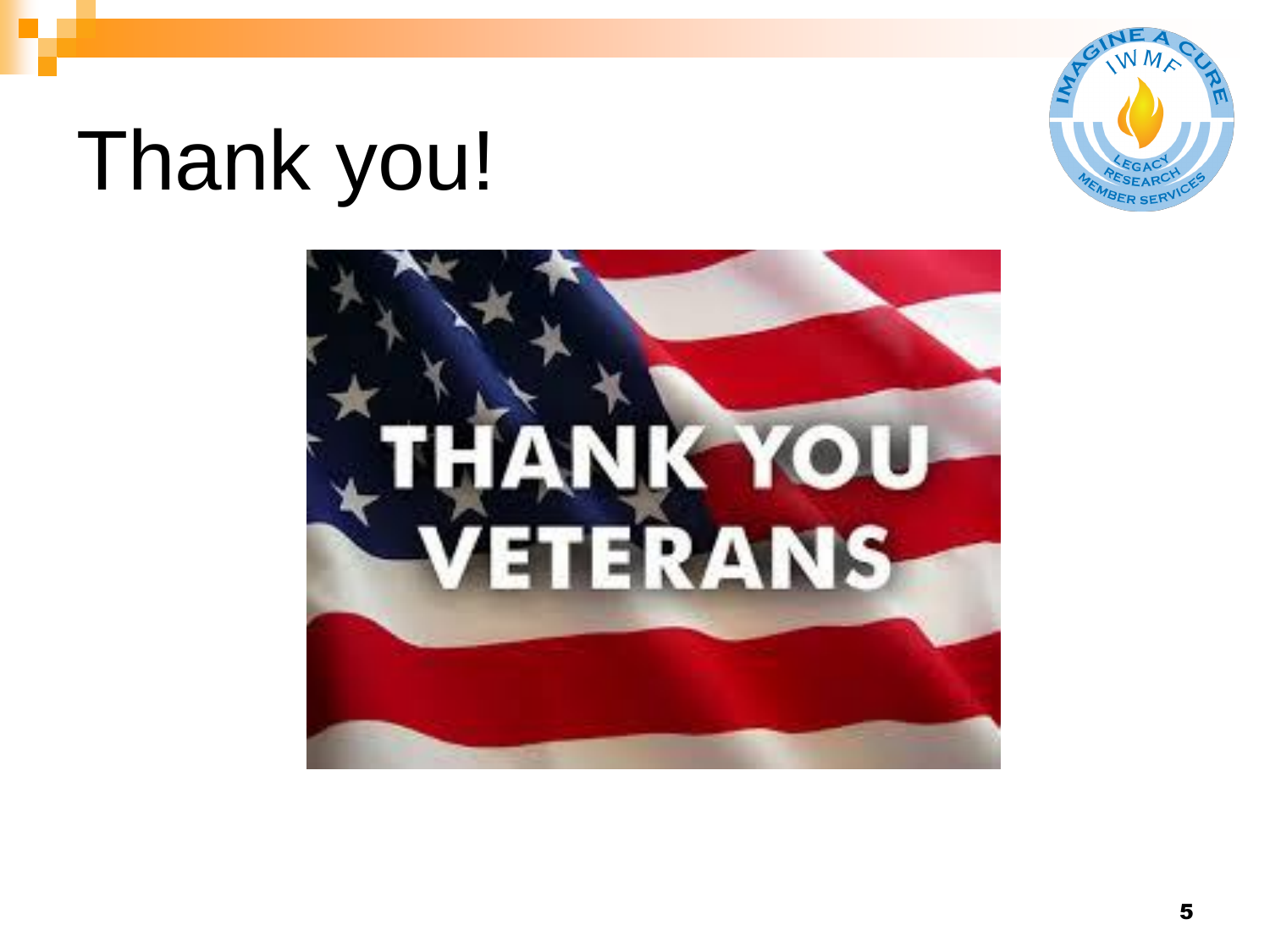

### **WABAC machine to 1995**

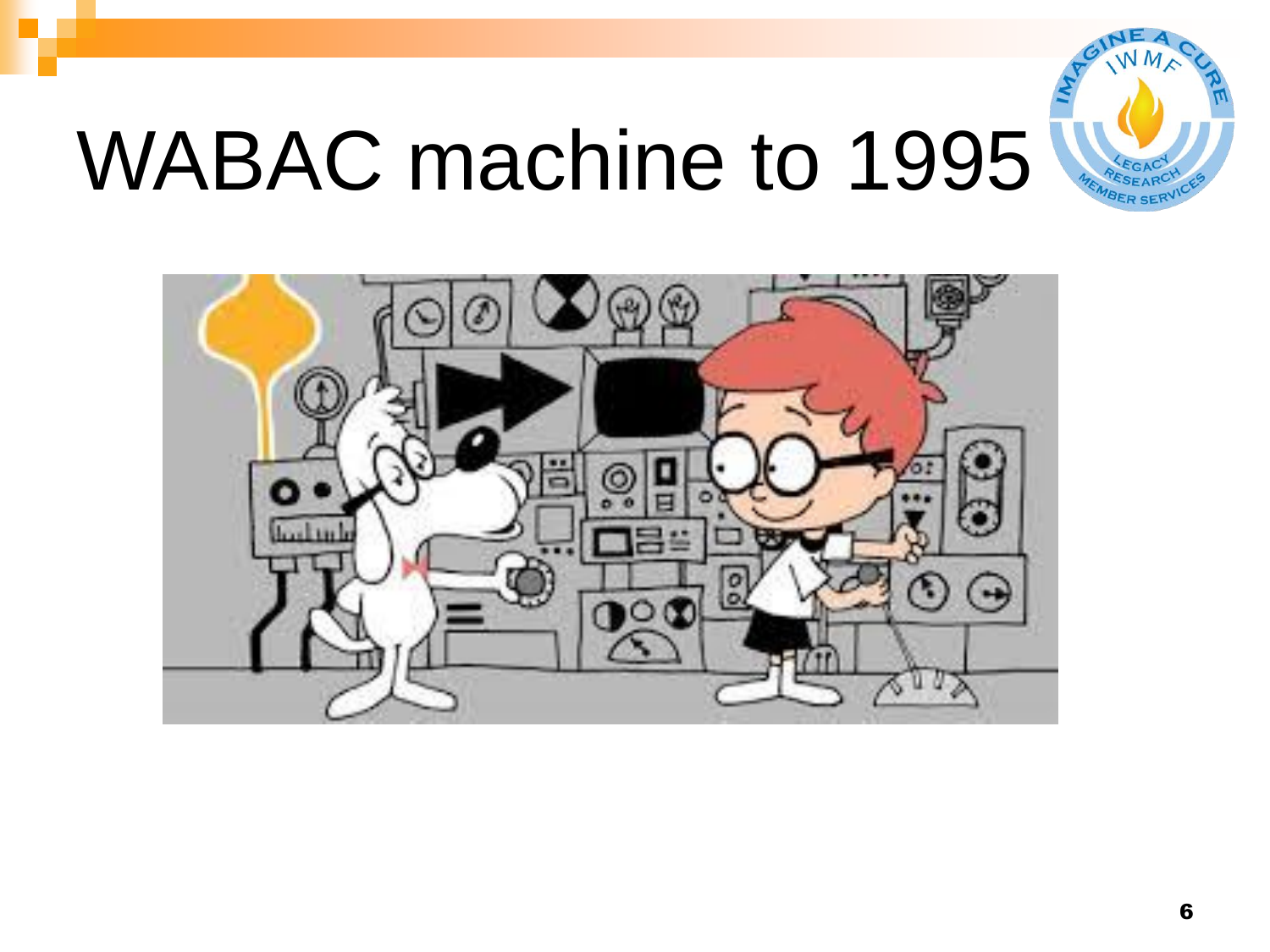

### Excited about technology

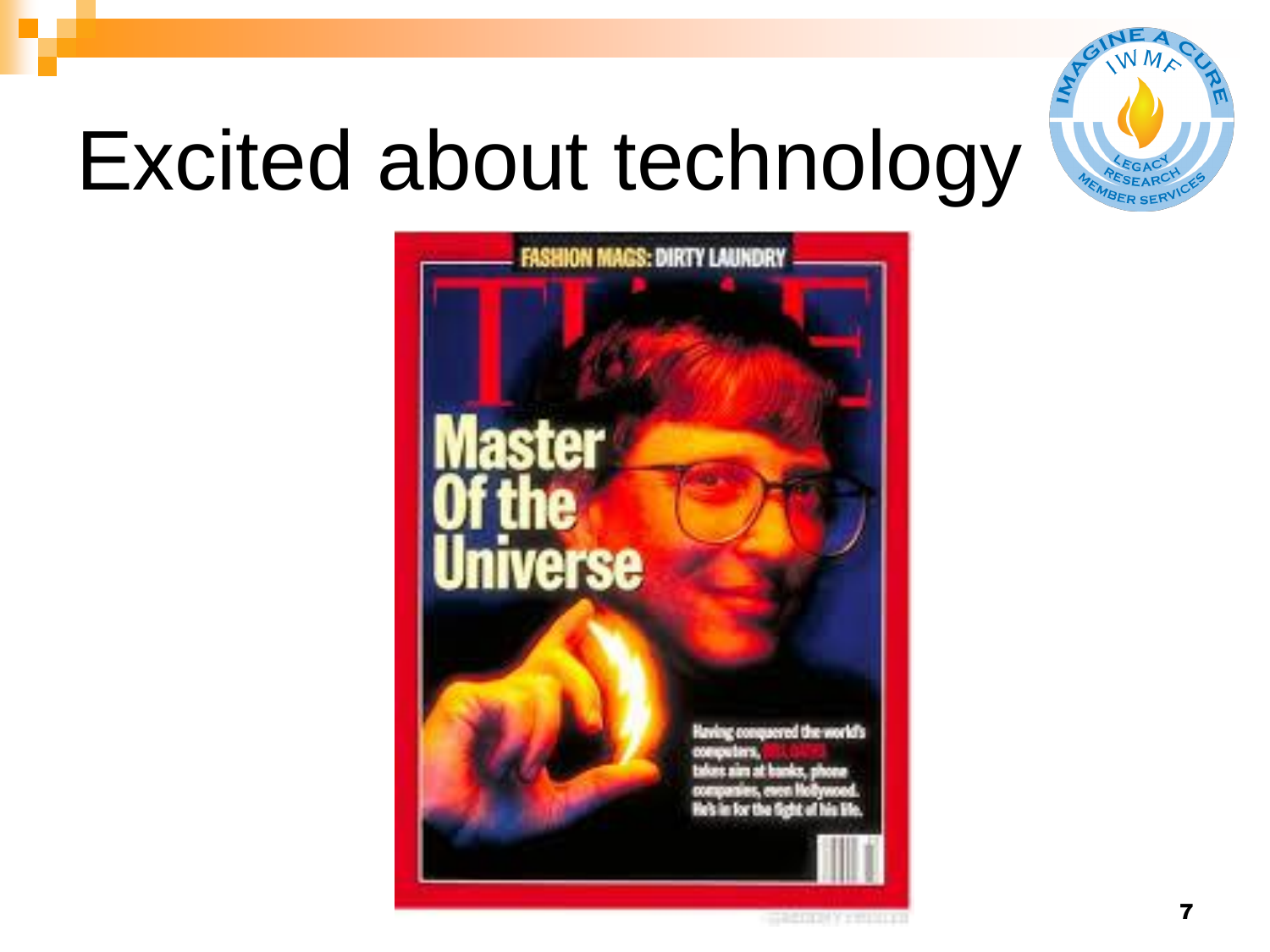

#### Woody and Buzz charmed us!

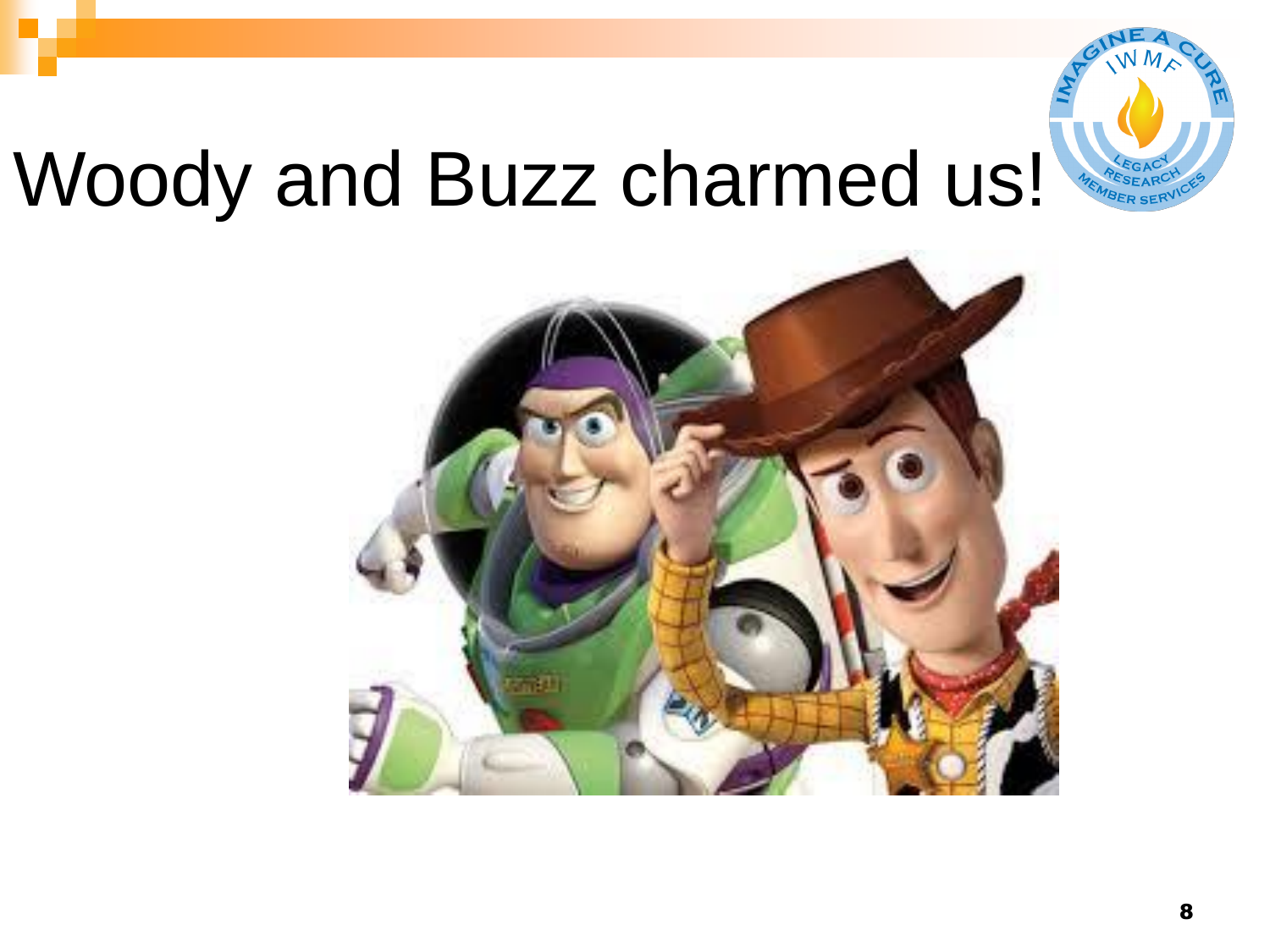

#### Dallas Cowboys Won the Super Bowl and Had a Parade!



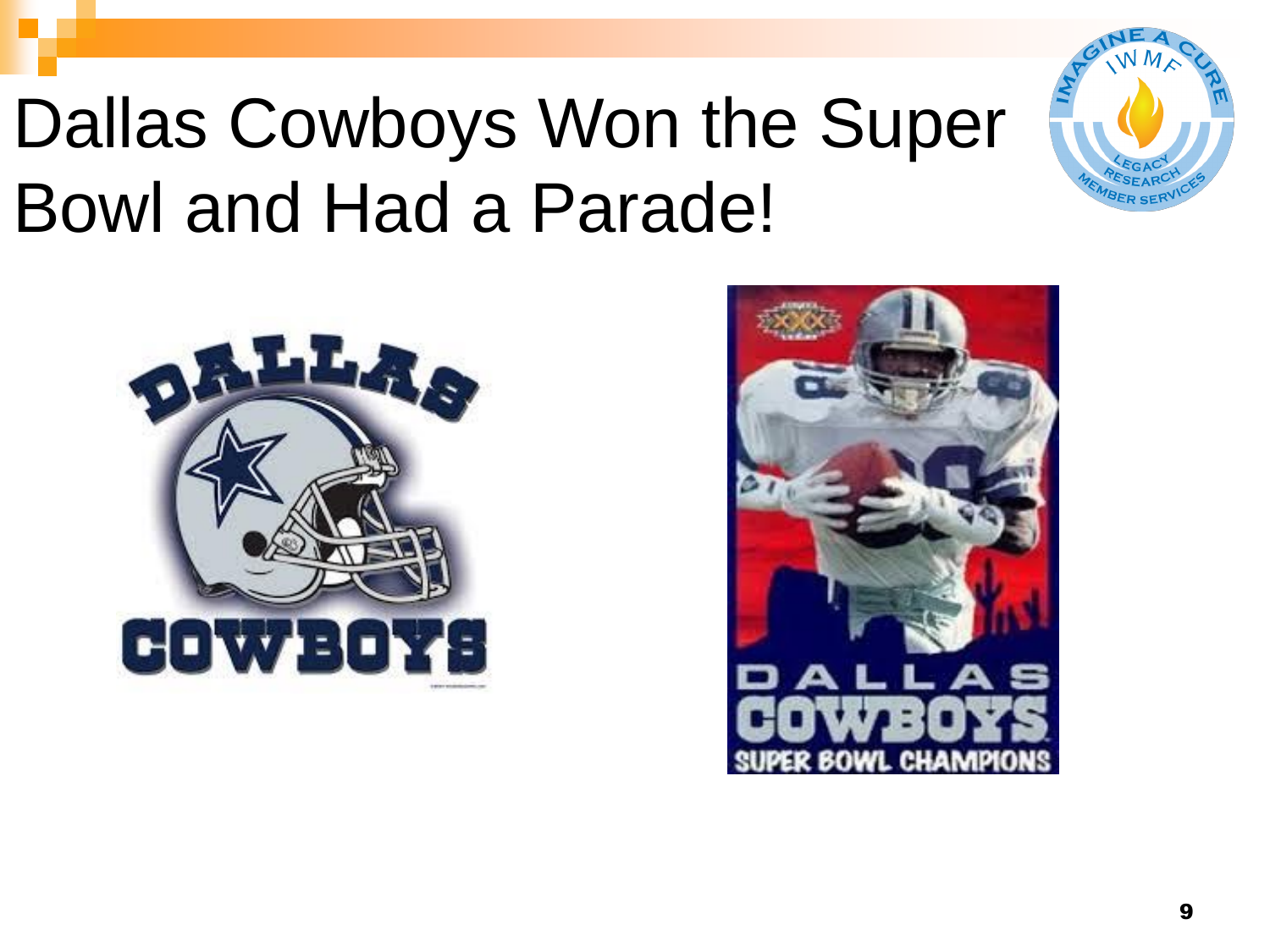#### 1995 in What is WM?



Where can I learn about the disease? Where can I find help? What kind of treatments should I take? How long do I have to live?????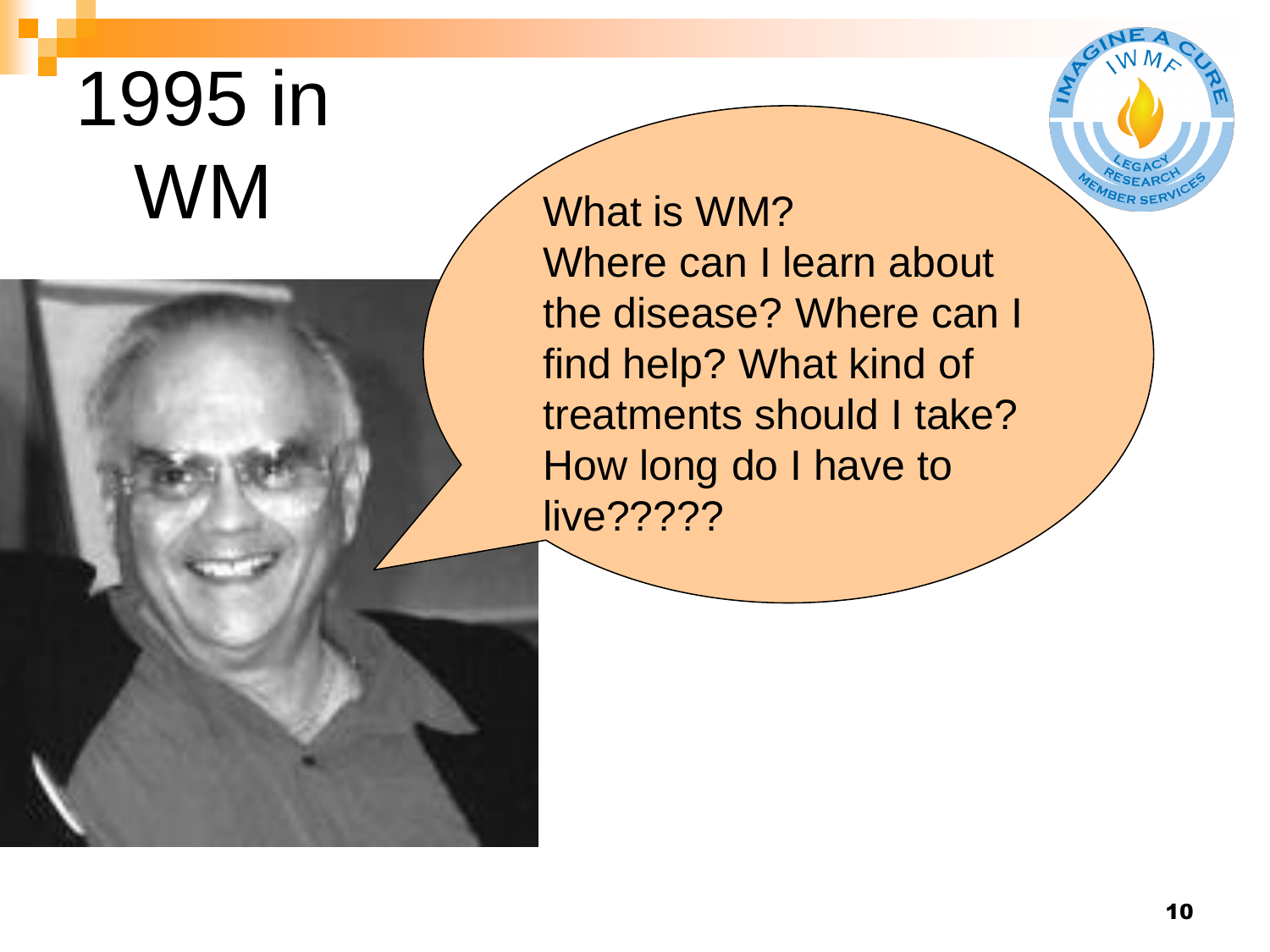#### **Treatments: Now and Then**



Combinations of rituximab with other agents:

- **Alkylating agents**
- **Nucleoside analogs**
- **Bortezomib (Velcade)**
- **Bendamustine**
- **Thalidomide**
- **Lenalidomide (Revlimid)**

Exploratory Drugs in clinical trials including:

- **Idelalisib**
- **Panobinostat**
- **Norinostat**
- **Carfilzomib**
- **Delaction** Deprozomib
- $G_A$  101
- $IMO-8400$
- **INCB40093**
- $ABT199$
- **Epratuzumab**
- **MLN0128**

#### **Then:**

- **Chlorambucil** (Leukeran)
- Other alkylating agents

**4**

- Fludarabine
- **Cladribine**

**42**

#### **Now:**

- **Chlorambucil (Leukeran)**
- **Duries** Other alkylating agents
- **Fludarabine**
- **Cladribine**
- **Rituximab**
- **Alemtuzumab**
- **Autologous stem cell** transplantation
- **Corticosteroids**
- **Bortezomib (Velcade)**
- **Bendamustine**
- **D** Ofatumumab
- **Everolimus**
- **ID** Ibrutinib (Imbruvica)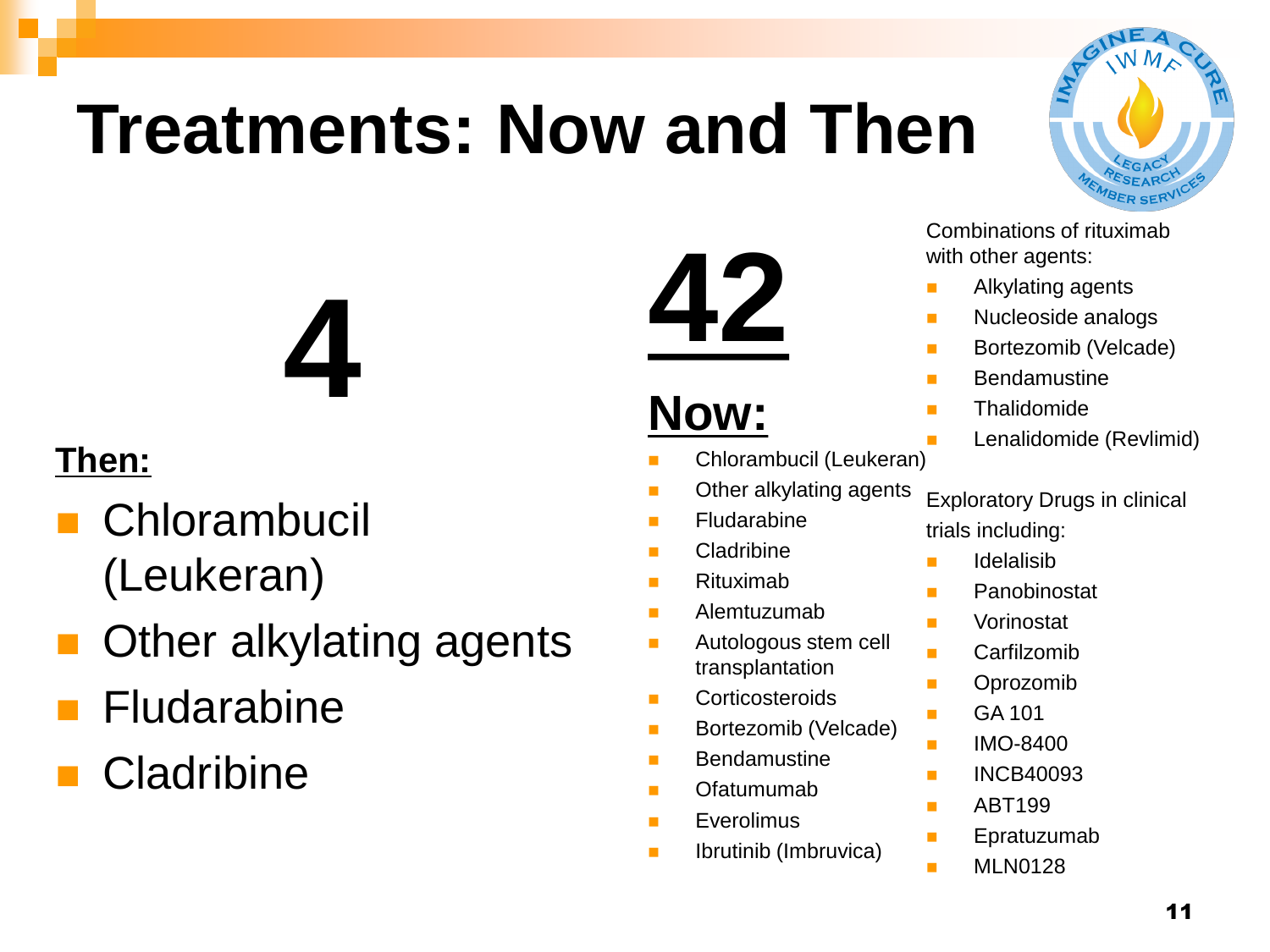How many clinical trials are there that include WM as a condition?

> A. 10 B. 25 C. 50 D. More than 50



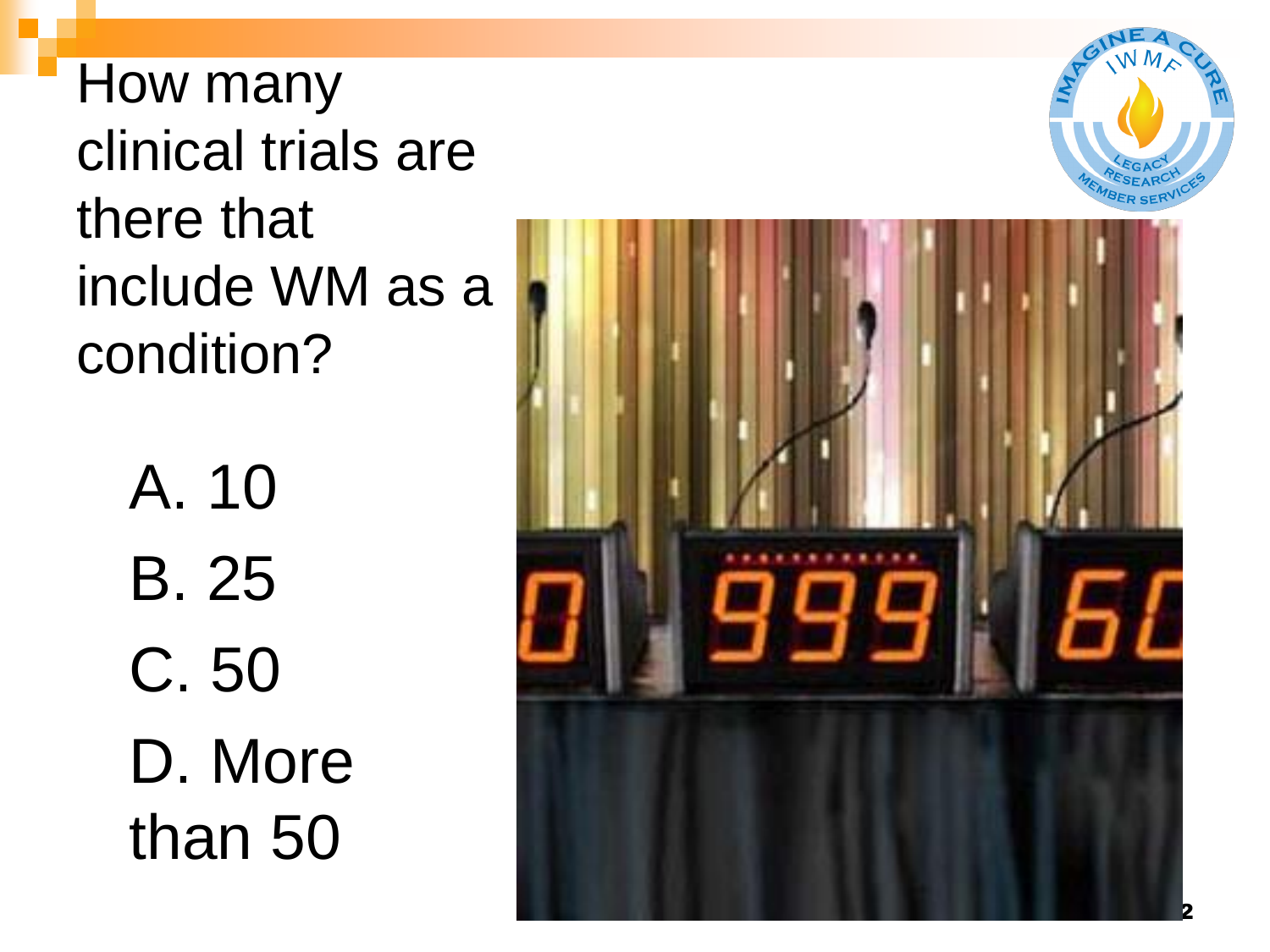#### Number of clinical trials Then **Now**

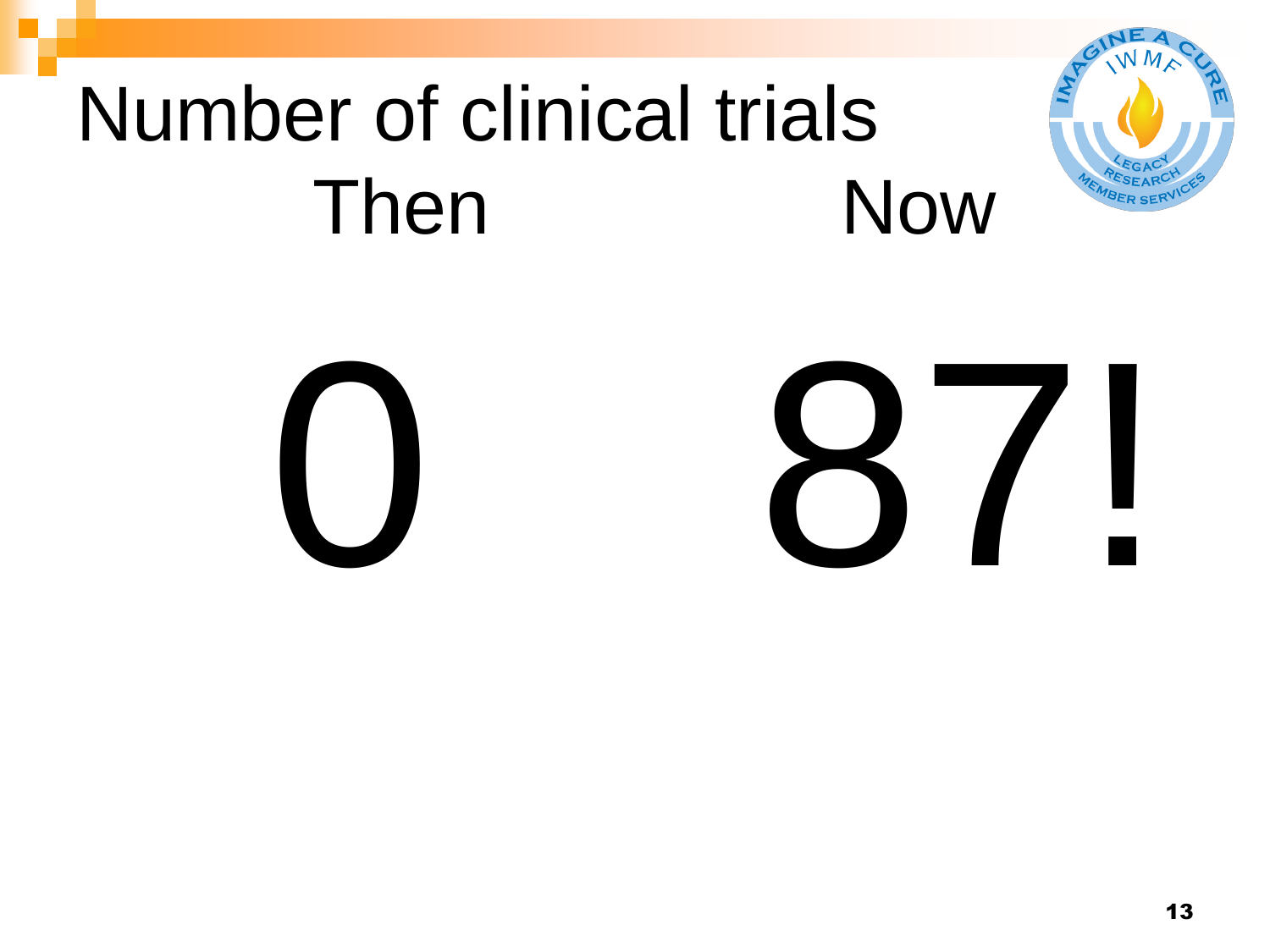

#### IWMF Funded Research





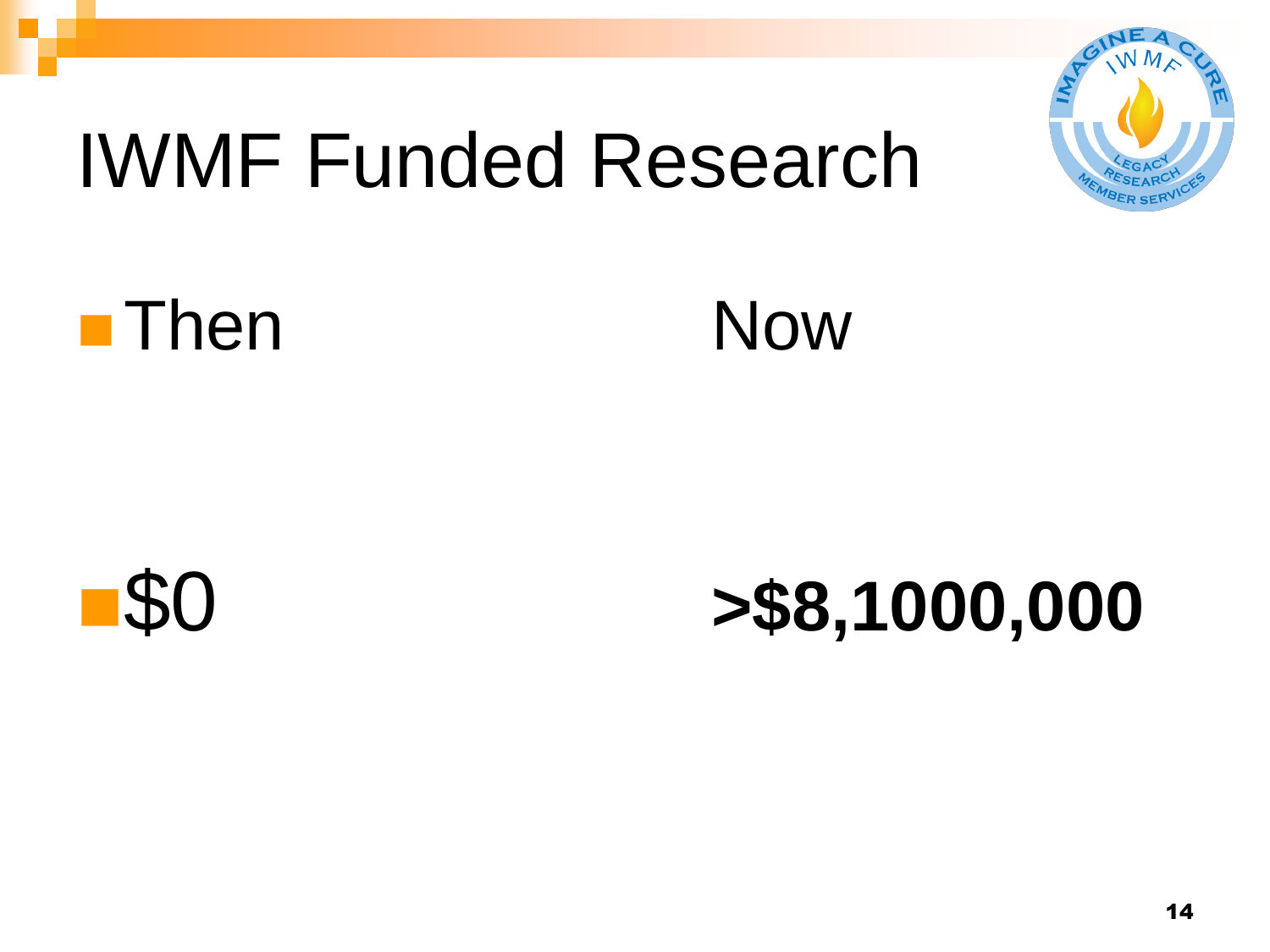

#### Color coded name tags

- 5 Years=  $\blacksquare$  10 Years  $=$ **15 Years**=
- 20+ Years=
-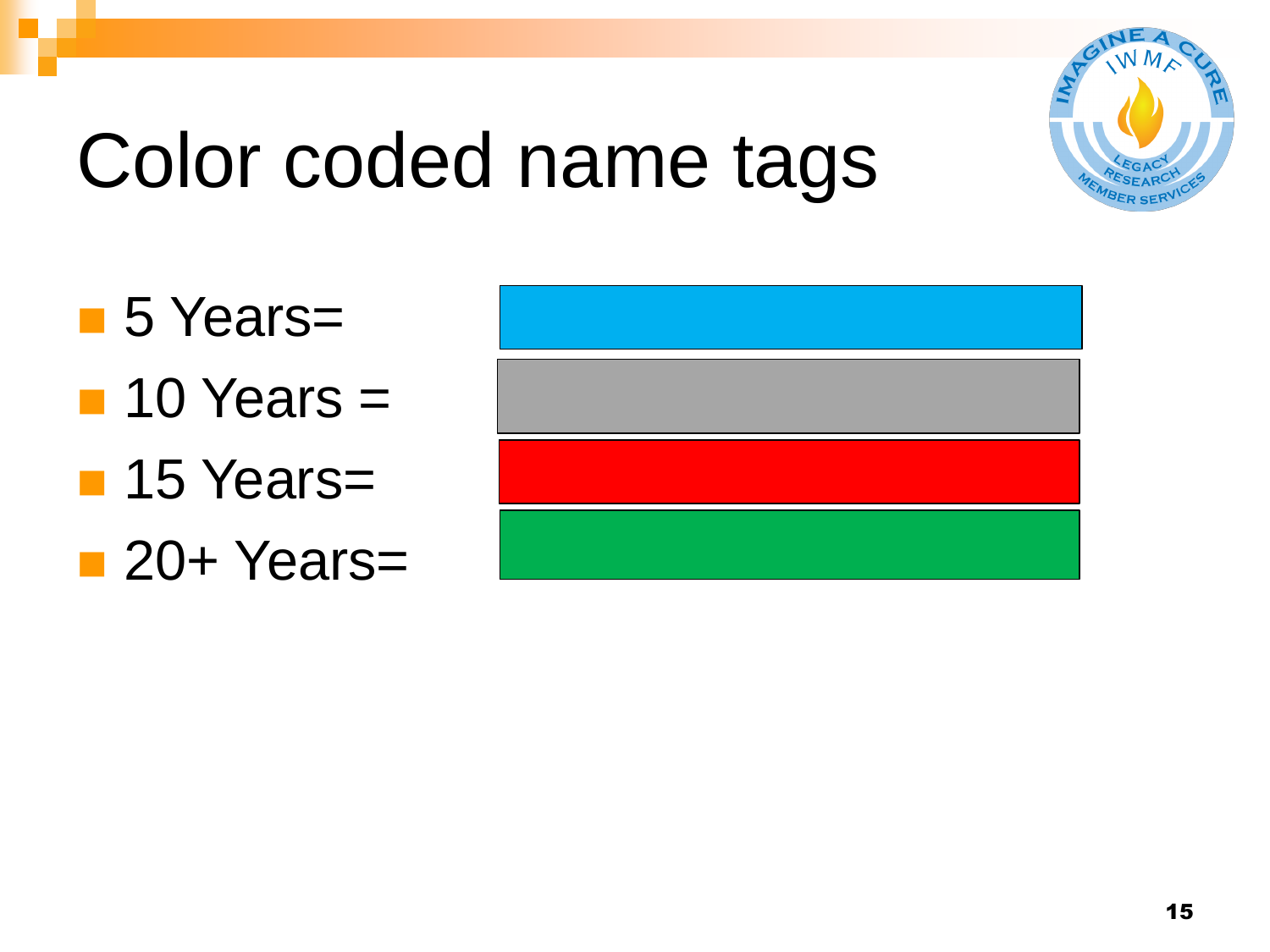

#### 20th Ed Forum Participants



Ed Forum Patients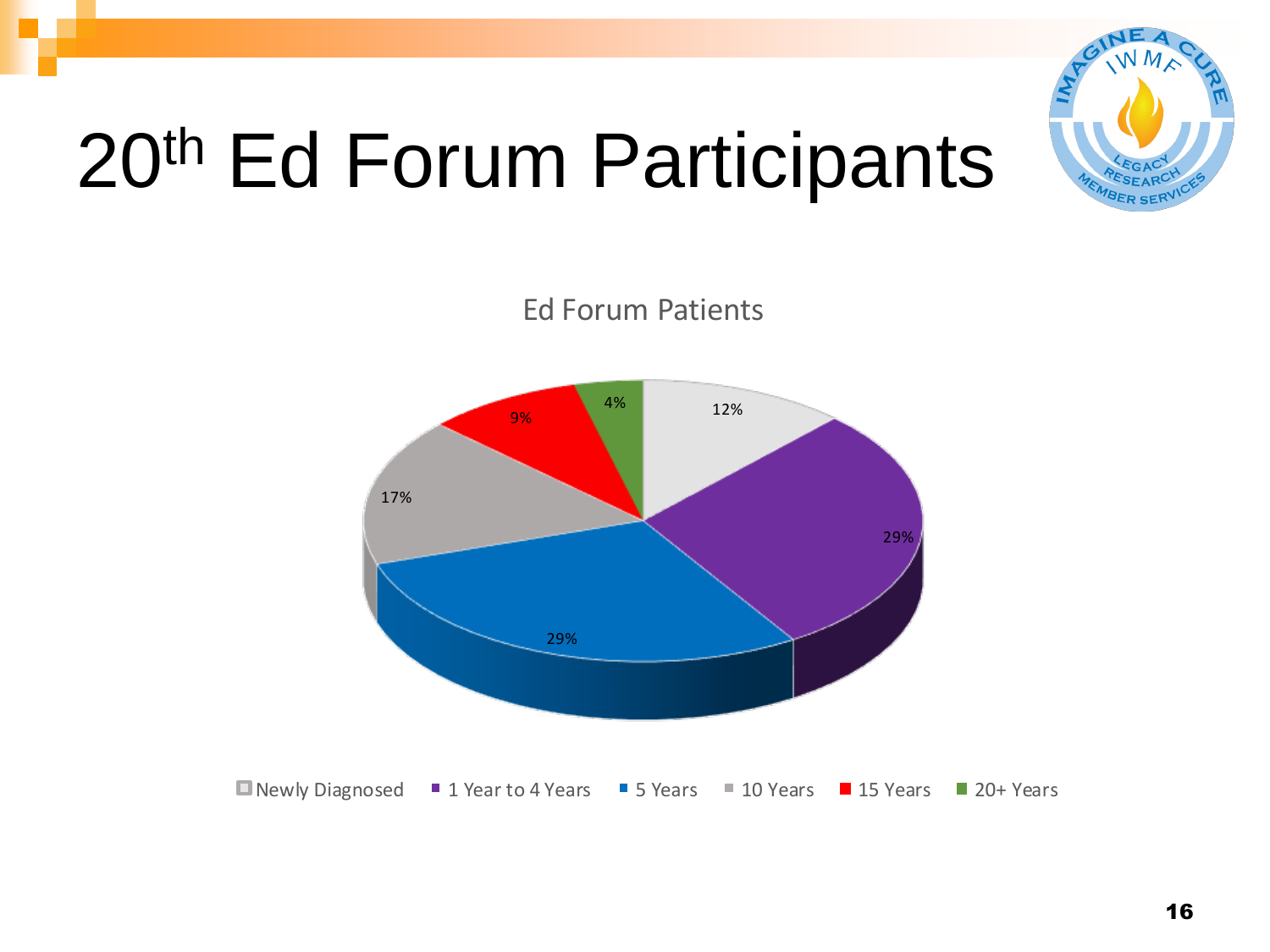#### All WMers





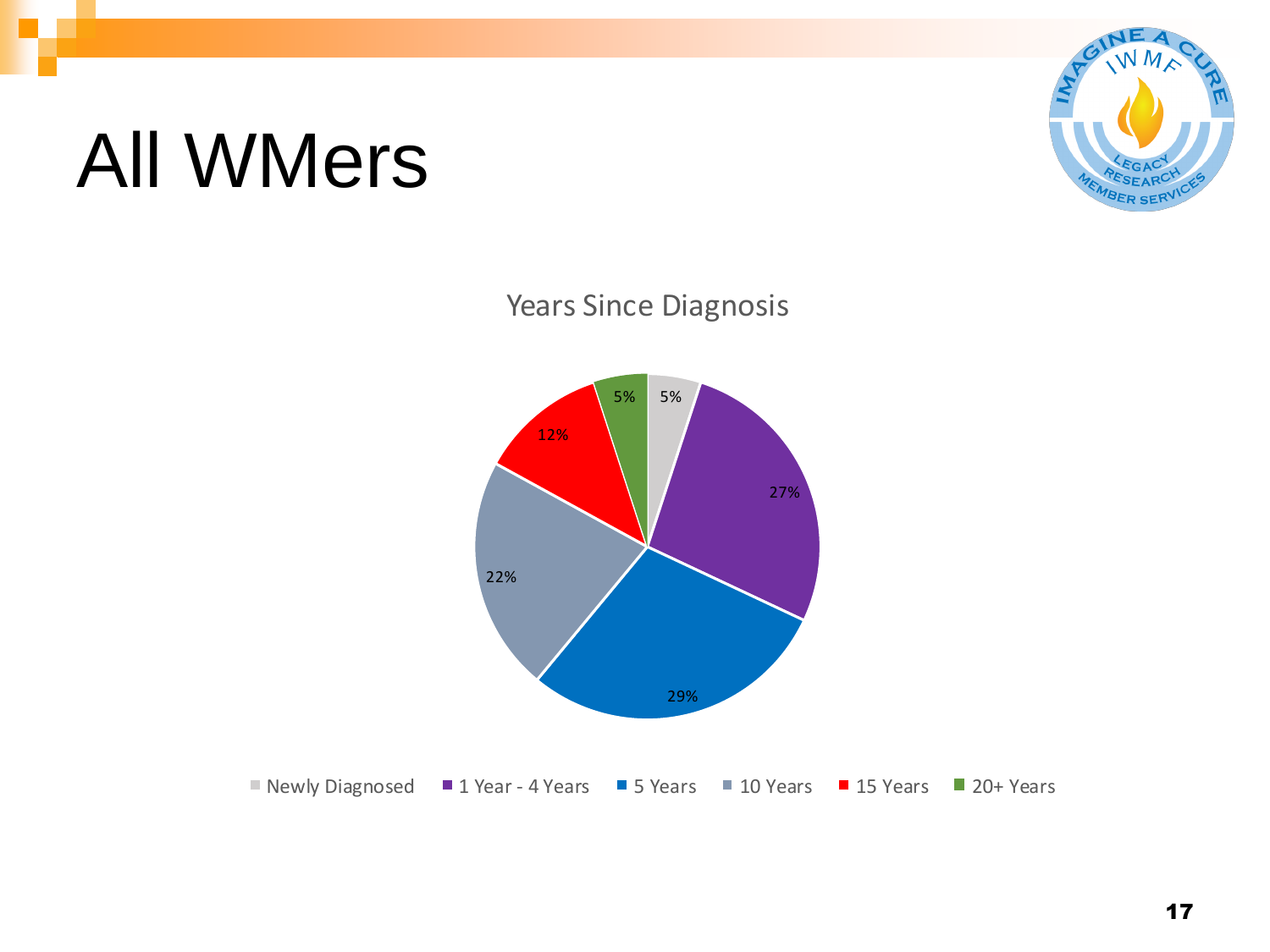

#### Where do you come in?

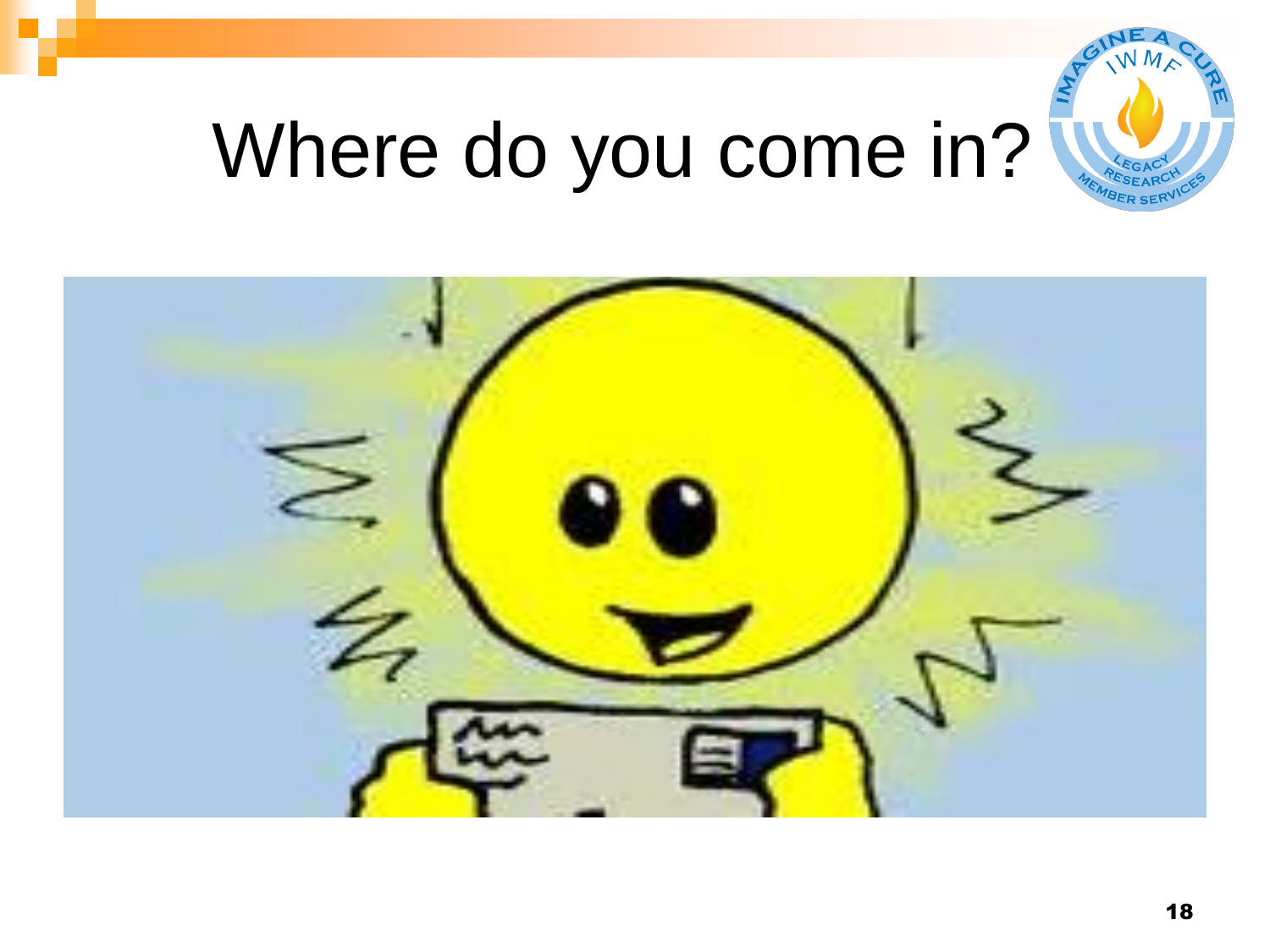

### We all need to pitch in

- **NM** is currently incurable.
- $\blacksquare$  If we all pitch in with
	- **our time**
	- our \$
	- **our willingness to participate in clinical trials**

We can take the "in" out of "incurable."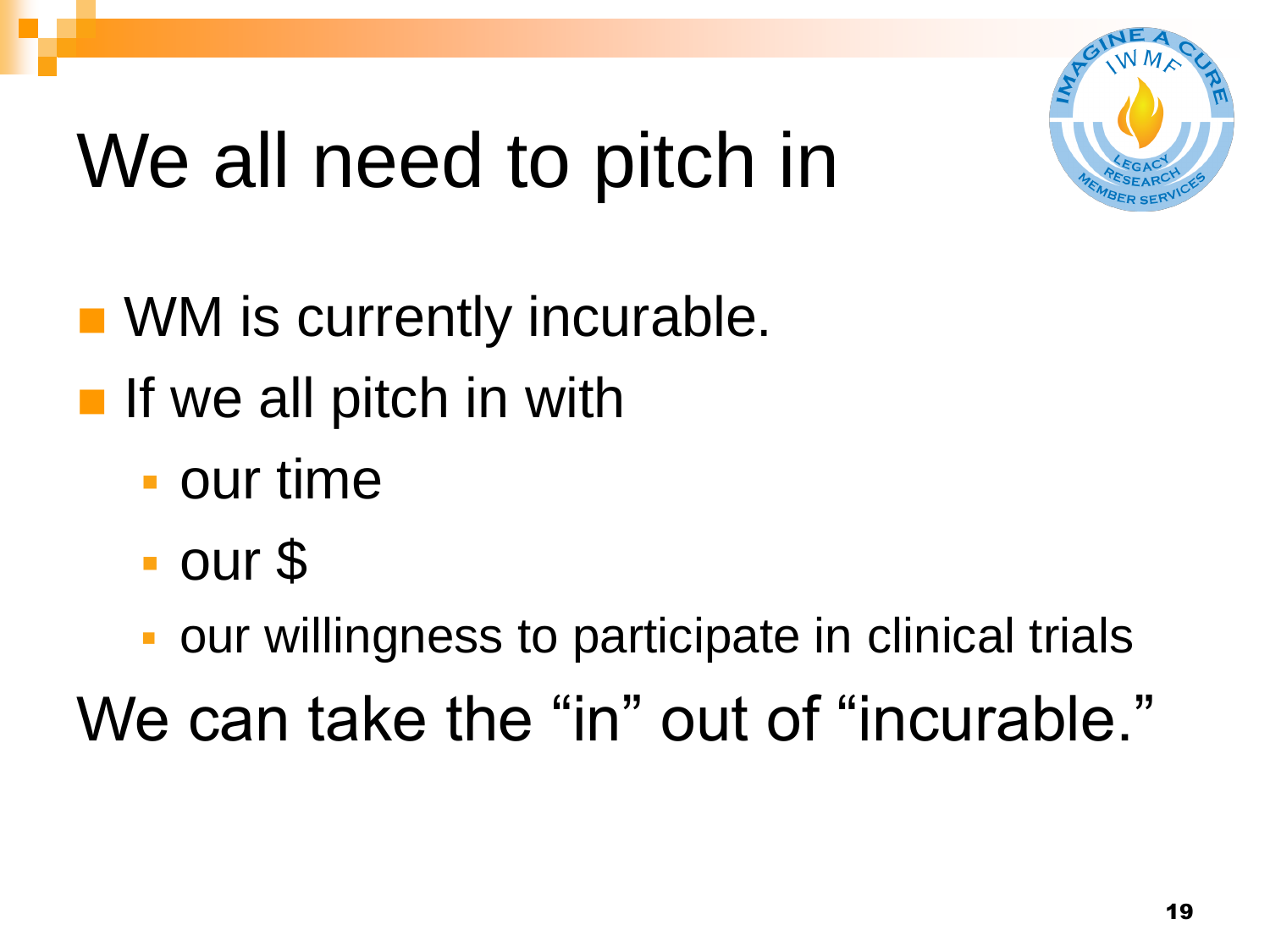### Now?



## WM is currently incurable.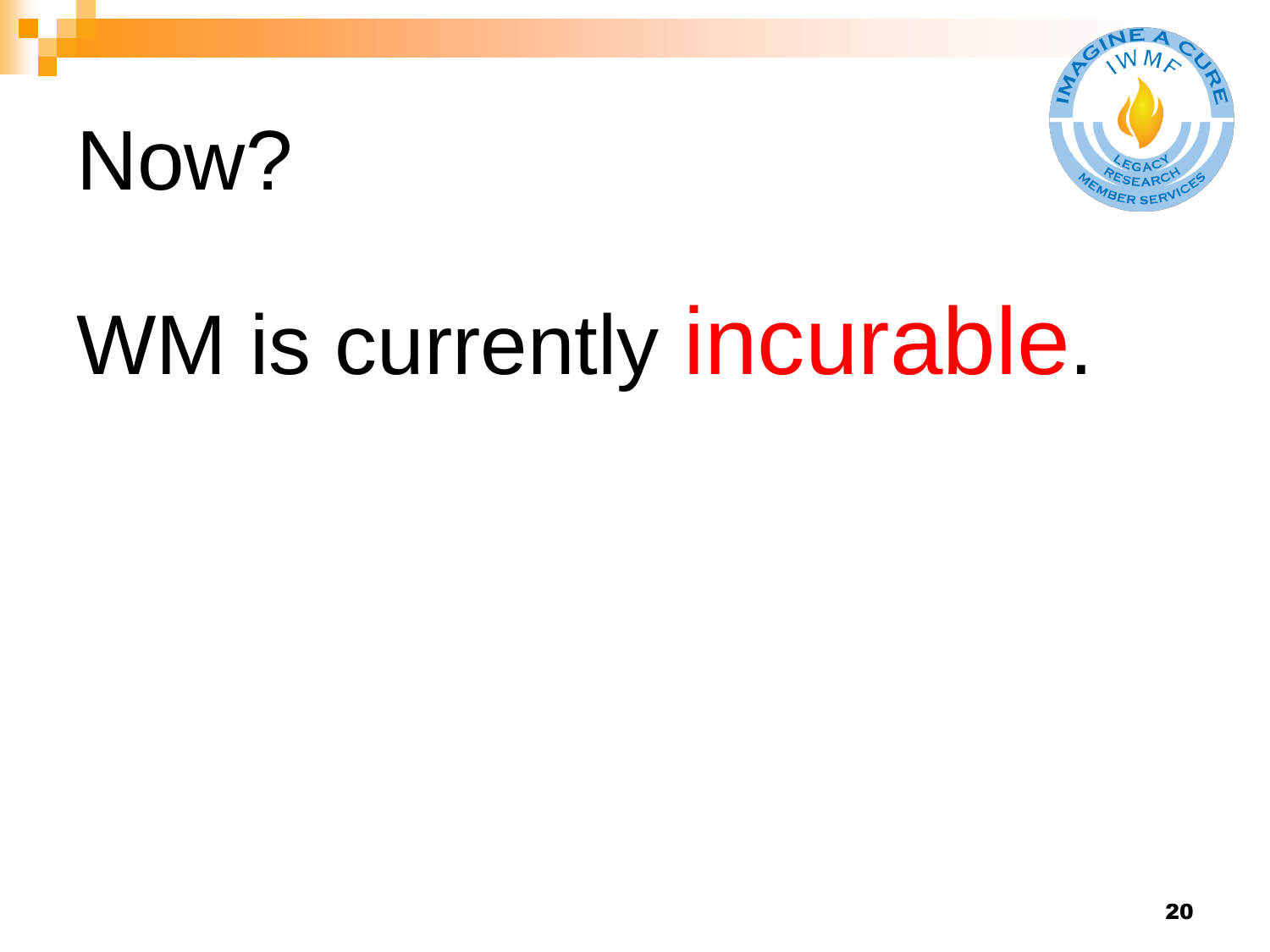# Goal

# WM is curable.